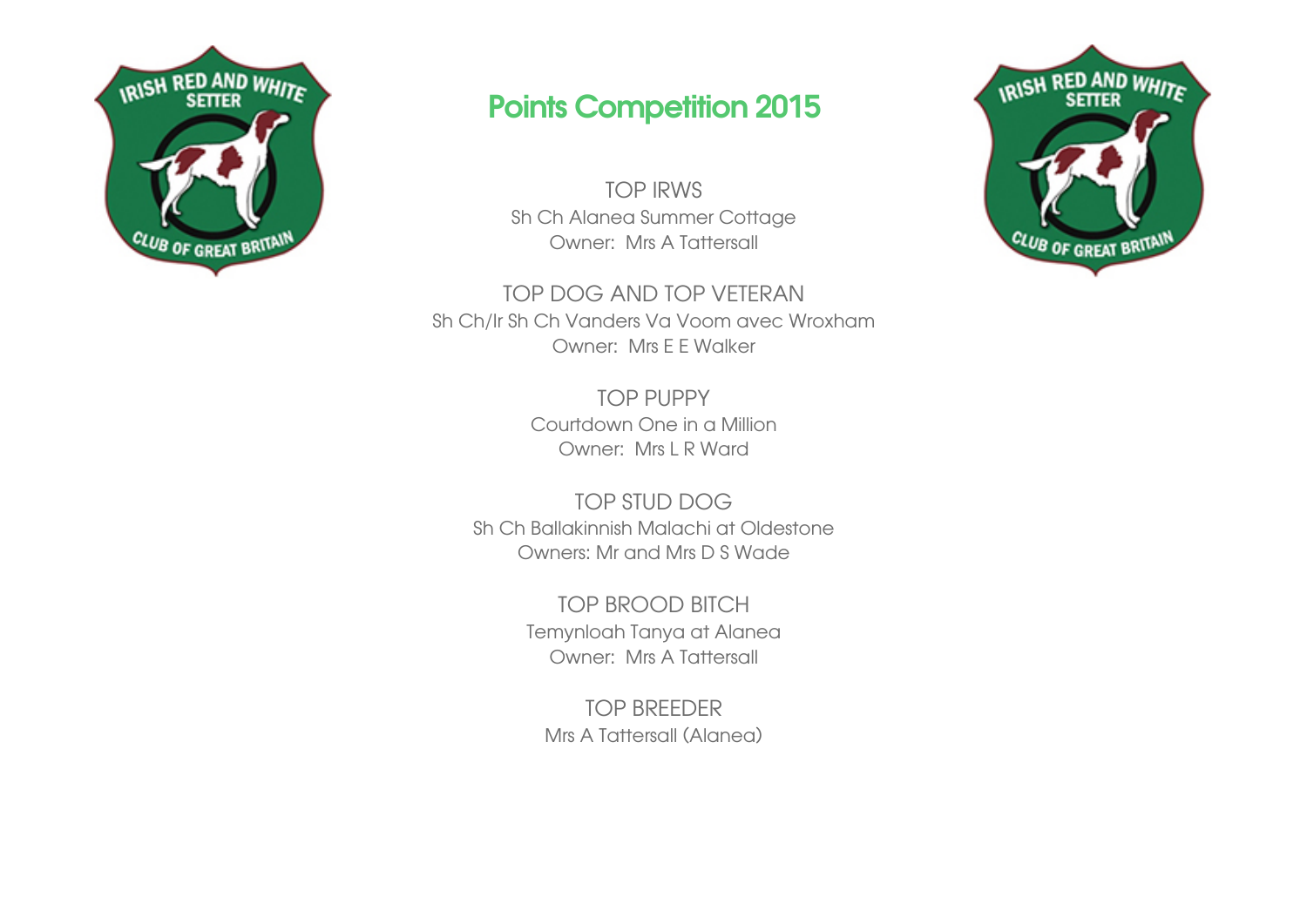| 1. Sh Ch Alanea Summer Cottage (B)                                         | 746              |
|----------------------------------------------------------------------------|------------------|
| 2. Sh Ch/Ir Sh Ch Vanders Va Voom Avec Wroxham (D)                         | 304 Top Veteran* |
| 3. Sh Ch Killary's Grand Venture with Vanders and Romaunt JW (imp USA) (D) | 301              |
| 4 Sh Ch Ballakinnish Malachi at Oldestone (D)                              | 256              |
| 5. Rustasha Rosa Kim (B)                                                   | 201              |
| 6. Caispern Roddy Owen at Oldestone (D)                                    | 192              |
| 7. Rustasha Golden Rapper JW (D)                                           | 185              |
| 7. Rustasha Rhapsody in Red (D)                                            | 185              |
| 9. Sh Ch Ballakinnish Mischief Making Copperwhite JW (B)                   | 154              |
| 10. Sh Ch/Ir Sh Ch Casafelice Montadale JW (D)                             | 152              |
| 11. Sh Ch Courtdown Finnians Rainbow (D)                                   | 123              |
| 12. Rustasha Raison d'etre for Kellizlot (B)                               | 113              |
| 13. Alanea Game Warden (D)                                                 | 112              |
| 14. Lovenjoel Ice Cool (D)                                                 | 104              |
| 15. Gilliegrae Swift 'n Chic (B)                                           | 99               |
| 16. Sh Ch Taniswood Anything Goes (B)                                      | 94               |
| 17. Sh Ch Casafelice Cheviot (D)                                           | 93               |
| 17. Sh Ch Shireoak Hurricane Ruby Rustasha (imp Can) (B)                   | 93               |
| 19. Courtdown One in a Million (D)                                         | 92 Top Puppy**   |
| 20. Anisbrig Tobermory (D)                                                 | 91               |
|                                                                            |                  |

\* Points gained on or after 7th birthday \*\*Points gained before 1st birthday